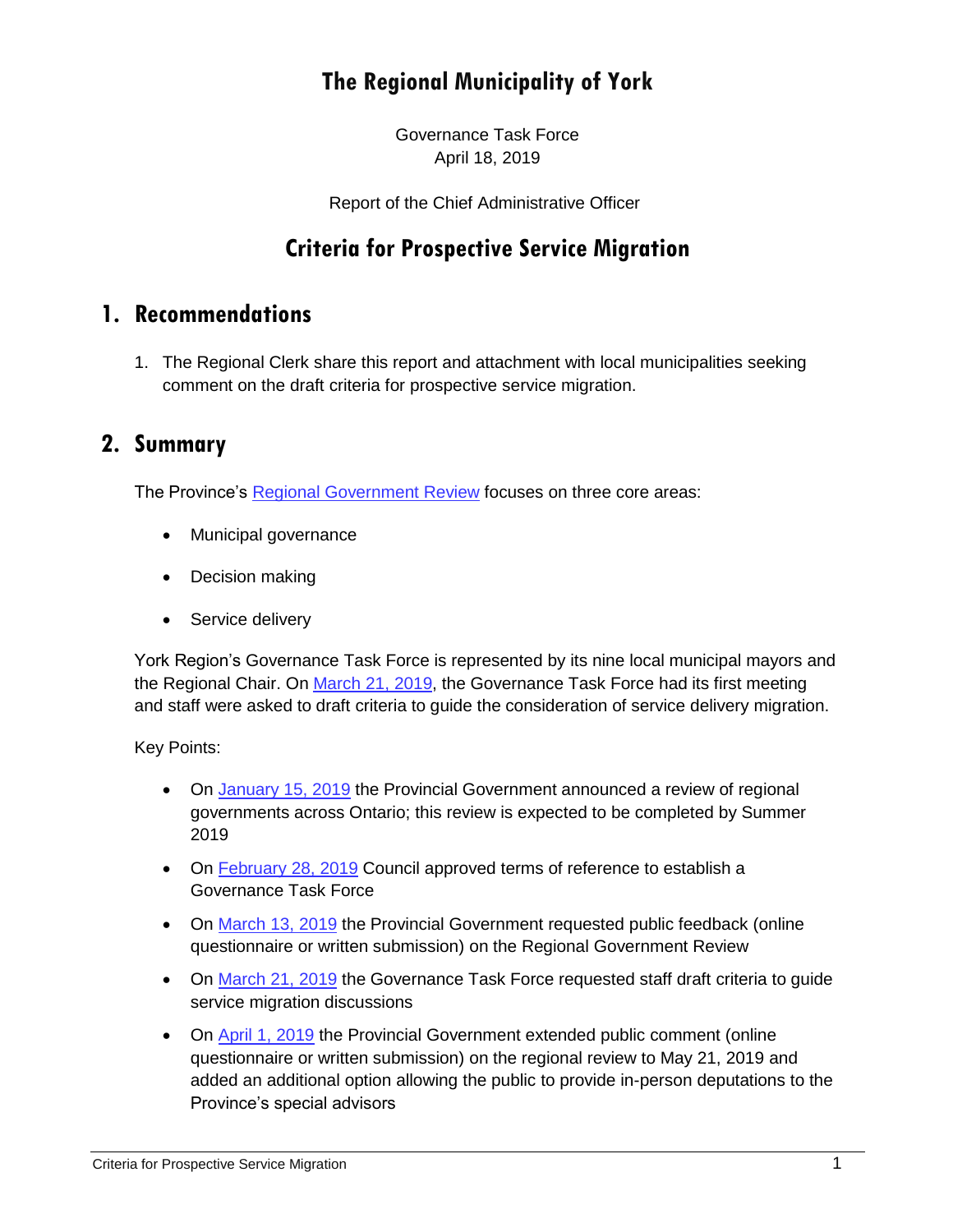# **3. Background**

## **Province's Regional Government Review focuses on specific questions**

The mandate for the Province's [Regional Government Review](https://www.ontario.ca/page/regional-government-review) focuses on three core areas:

- Municipal governance
- Decision making
- Service delivery

## **On March 21, 2019 the Governance Task Force received a report and presentation identifying Regional services, local municipal services and both Regional and local services**

The Governance Task Force received a report and presentation that included a summary of service delivery (Table 1) for discussion purposes.

| <b>Regional Services</b><br>*denotes services that are<br>Provincially mandated<br>and/or funded | <b>Local Services</b>                                                      | <b>Both Regional and</b><br><b>Local Services</b> |
|--------------------------------------------------------------------------------------------------|----------------------------------------------------------------------------|---------------------------------------------------|
| Children's Services*                                                                             | <b>Building</b>                                                            | <b>By-law Enforcement</b>                         |
| Court Services*                                                                                  | Fire                                                                       | Borrowing/Tax<br>Collection                       |
| Forestry                                                                                         | Libraries                                                                  |                                                   |
| <b>Housing Services*</b>                                                                         | Licensing                                                                  | Economic<br>Development                           |
| Long-Term Care*                                                                                  | Parks, Recreation and<br>Heritage<br>Stormwater Drainage<br>and Management | <b>Emergency Planning</b>                         |
| Paramedic Services*                                                                              |                                                                            |                                                   |
| <b>Police Services</b>                                                                           |                                                                            | Planning                                          |
| Public Health*                                                                                   |                                                                            | Roads                                             |
| Social Assistance*                                                                               |                                                                            | Waste Management                                  |
| Transit                                                                                          |                                                                            | Water                                             |

## **Table 1 Service Delivery**

Staff were requested to draft criteria to guide future service migration discussions.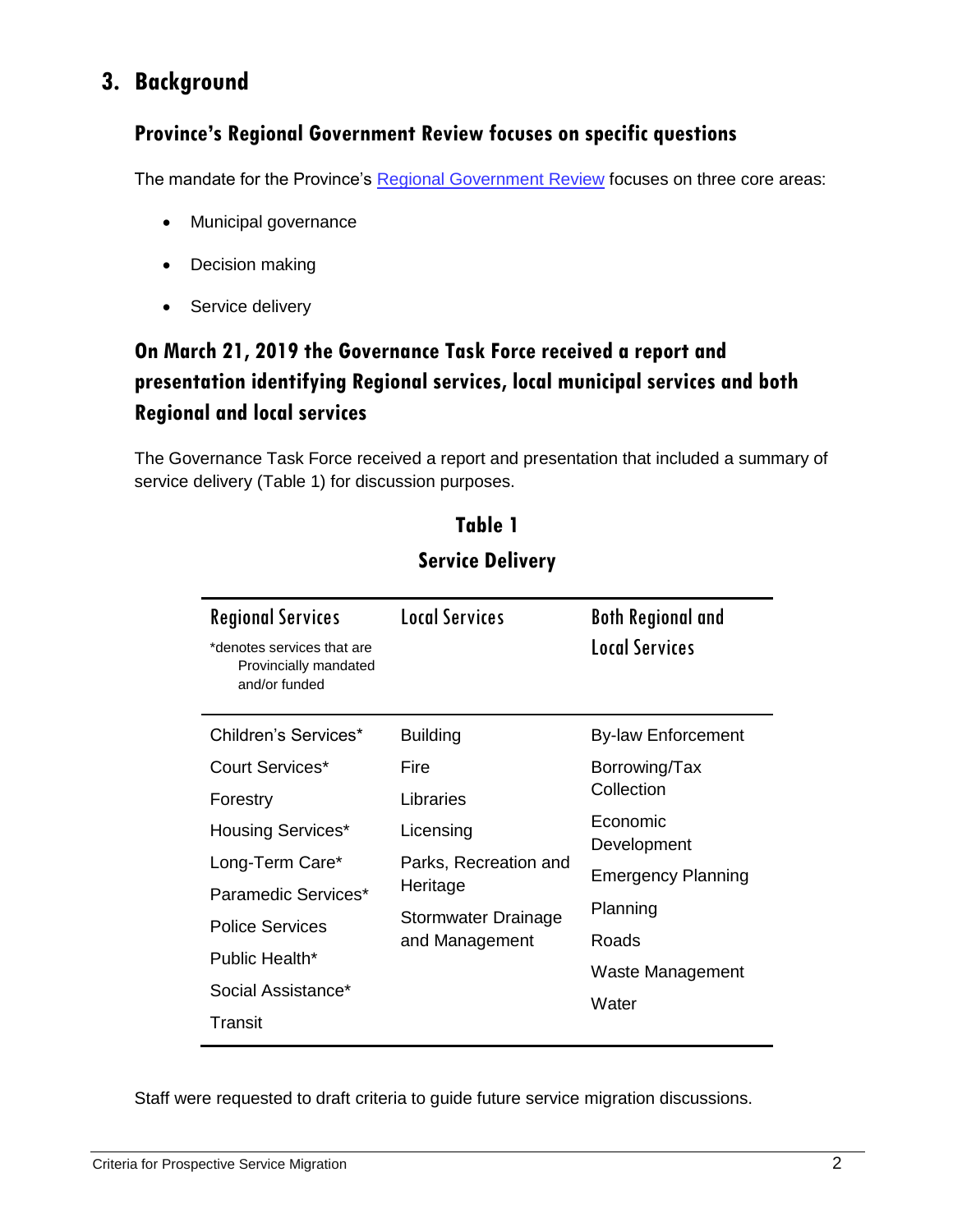# **4. Analysis**

#### **Regional Government Review focuses on responding to specific questions**

The mandate for the Province's [Regional Government Review](https://www.ontario.ca/page/regional-government-review) focuses on a series of questions. These questions are:

*Questions on municipal governance and decision-making;*

- *a. Is the decision-making (mechanisms and priorities) of upper- and lower-tier municipalities efficiently aligned?*
- *b. Does the existing model support the capacity of the municipalities to make decisions efficiently?*
- *c. Are two-tier structures appropriate for all of these municipalities?*
- *d. Does the distribution of councillors represent the residents well?*
- *e. Do the ways that regional councillors/heads of council get elected/appointed to serve on regional council help to align lower- and upper-tier priorities?*

*Questions on municipal service delivery;*

- *f. Is there opportunity for more efficient allocation of various service responsibilities?*
- *g. Is there duplication of activities?*
- *h. Are there opportunities for cost savings?*
- *i. Are there barriers to making effective and responsive infrastructure and service delivery decisions?*

#### **York Region has a successful history of service migration decisions**

York Region has a strong and successful history of service migration with local municipalities that predate reviews by the current Provincial government. These successes include, but are not limited to, transit, waste processing and disposal as well as the addition of several arterial roads.

York Region has partnered with some or all local municipalities in sharing services or joint procurements. Attachment 1 provides a snapshot (and not an exhaustive list) of recent examples of shared procurements and collaborations between York Region and local municipalities. Most notably, the Northern Six (N6) municipalities have collaborated successfully in a number of service areas to realize cost savings and efficiencies.

During this time when the Provincial government is seeking feedback on municipal governance, decision making and service delivery, York Region could work together with local municipalities to suggest and/or offer alternative service delivery models for consideration by the Provincial review. To support this discussion, York Region staff have drafted criteria to consider when contemplating changes to service delivery.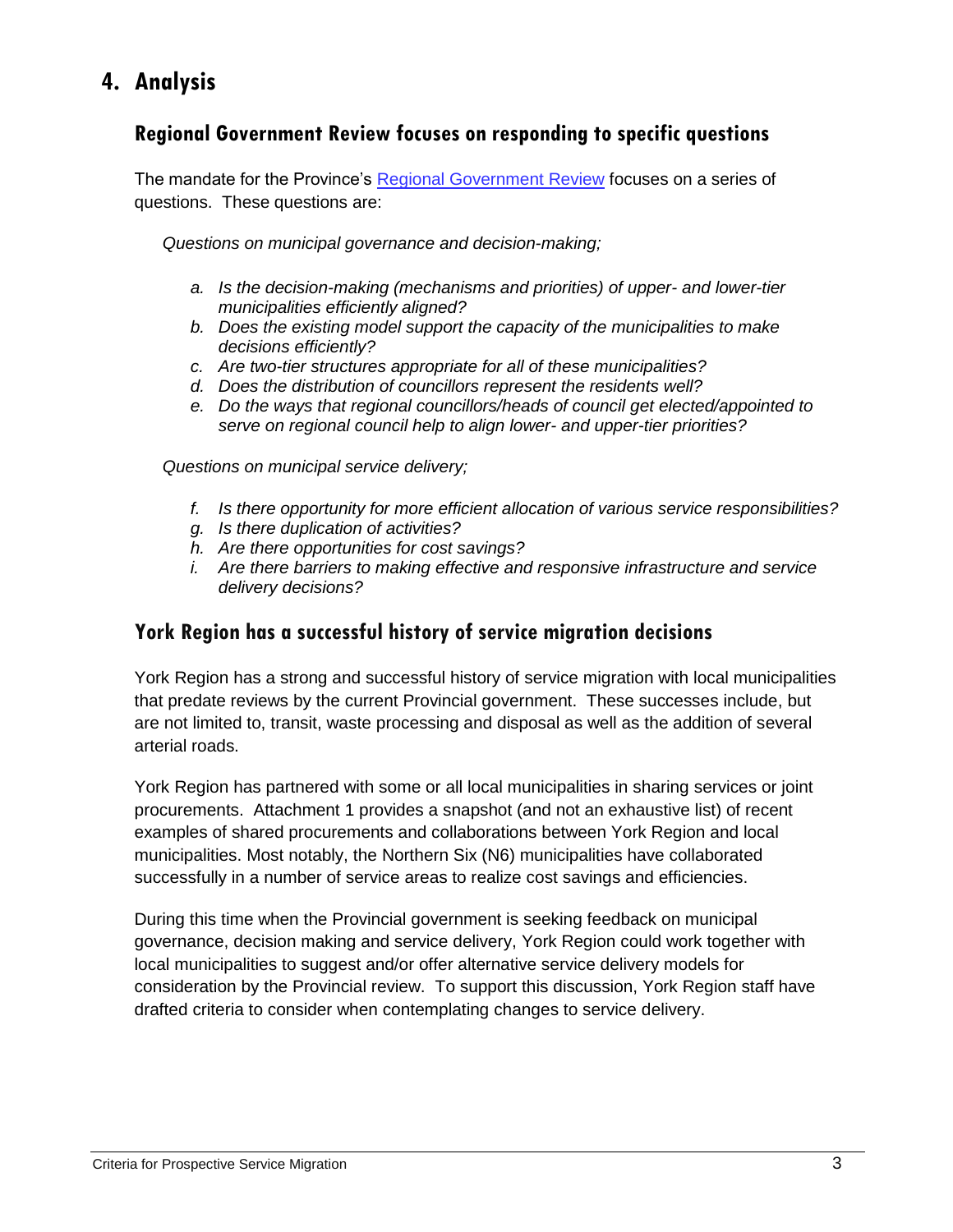#### **Draft Criteria for consideration**

To support discussions on possible future migration of services, staff have drafted a list of 6 criteria for consideration. This list would be considered when contemplating a change in service delivery from regional, local and/or both regional and local service delivery.

- 1. **Cost savings** respects taxpayers and minimizes taxes
- 2. **Efficiency** lower taxes and reduces bureaucracies, minimizes duplication, streamlines processes , increases coordination
- 3. **Measureable outcomes** specific, measureable and realistic outcomes
- 4. **Improved customer experiences** customer's experiences during all points of contact meet or exceed expectations, increases access to services, increases responsiveness of services, maintains or improves service delivery to residents, minimizes/avoids disruption of services as a result of service delivery changes
- 5. **Increased accountability and transparency** increases accountability for activities, discloses information and reports on results in a transparent manner, shares information among municipalities
- 6. **Agreement among municipal partners** municipal partners are clear on roles, responsibilities, accept associated risks and are in agreement with changes including the impact on staff resources, appropriate skillsets and use of technologies/innovations

These criteria are consistent with York Region's vision of *Strong, Caring, Safe Communities* and mission of *Working together to serve our thriving communities – today and tomorrow*.

Staff are recommending that this list of criteria be shared with local municipalities for their review and comment.

## **5. Financial**

There are currently no financial impacts associated with this report. However, any future decisions on service delivery should, according to the Provincial Review mandate, be premised on improving efficiencies where possible.

## **6. Local Impact**

There are no local municipal impacts associated with this report. However, the outcomes of service delivery discussions, and the Provincial government review may result in changes to local and/or regional services.